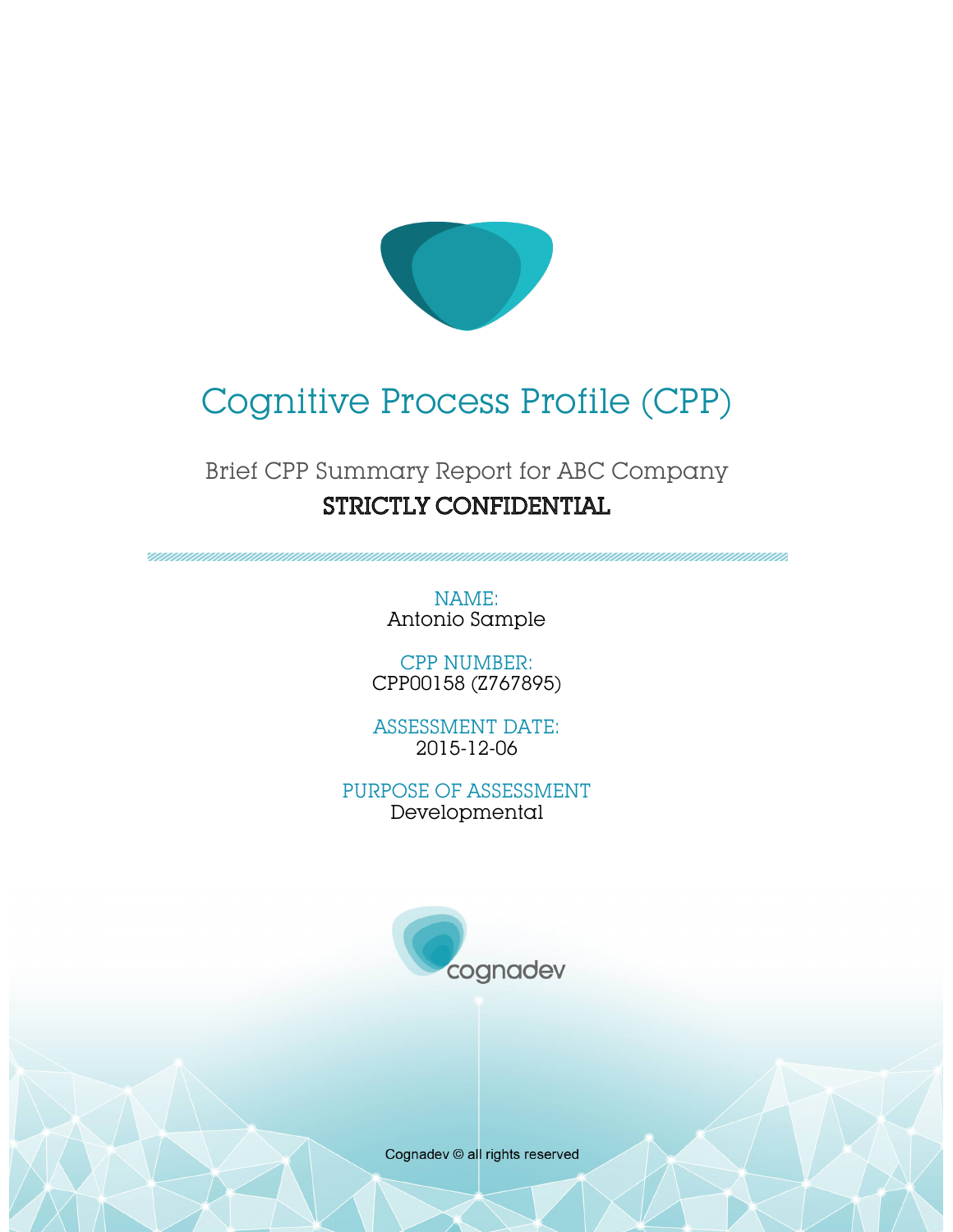# **Introduction**

#### The CPP

The Cognitive Process Profile (CPP) is a computerised exercise that has been designed to externalise and dynamically track a person's cognitive processes to give an indication of thinking preferences, capabilities and potential for growth. The thinking processes are interpreted using algorithms.The aim of the CPP report is to provide an understanding of a person's thinking skills and learning potential to inform decisions regarding selection, placement, team compilation, succession and development. The results are described narratively and graphically.

Please note that the scores in **this CPP report** reflects the use of the latest **2016 Norm Group** based on the results of a highly diverse, international sample. Do not compare CPP results based on different norm groups.

#### Biographical information

Full name: The Contract of the Antonio Sample Sender:<br>
Full name: The Antonio Sample Sender: Gender: Male Date assessed: 2015-12-06 Report date:<br>Unique test number: CPP00158 (Z767895)<br>1989-05-29 Date of birth: Colour blind: No Previous CPP:

#### Suitable work environments

The CPP measures a person's cognitive preferences and capabilities and the results are linked to the Stratified Systems Theory (SST). In the image below, the complexity of work can primarily be described in terms of operational and strategic requirements. Operational environments (on the left) are characterised by detail, structure, order and certainty. Strategic environments (on the right) tend to focus on ideas, chaos and uncertainty. These two types of environments overlap and can be subdivided into five distinct work environments: Pure Operational, Diagnostic Accumulation, Tactical Strategy, Parallel Processing and Pure Strategic.

These work environments differ in terms of the quantitative (amount of complexity) and qualitative (types of skills or approaches) required. The results indicate the best work environment that suits a person's cognitive preferences, capabilities and potential. Both a current and a potential work environment may be indicated. The person's cognitive development areas may need to be addressed to meet the requirements of a potential work environment.



#### Disclaimer:

This report should be used for the intended purpose of the assessment only and should not be used for any additional purposes. A full CPP report, which is more in depth than this brief summary report, can be provided to CPP trained and accredited consultants. Please contact Cognadev to find out more about this process. The CPP has a validity period of approximately 5 years, but this is subject to a number of factors. Cognadev could be contacted to verify whether re-assessment is required. This report was generated automatically by Cognadev. Due consideration should be given to limitations related to the interpretation and application of the results. The CPP is a measure of cognitive capability and does not measure knowledge or skills. The validity of the report may also have been affected by factors related to the administration of the assessment, external circumstances and the candidate's motivation or general state of mind at the time of the assessment. The results from this assessment should not be viewed in isolation, but always be integrated with impressions from interviews, track record, additional psychometric results and / or biographical information. Cognadev accepts no liability, of any kind, for the consequences of using this report.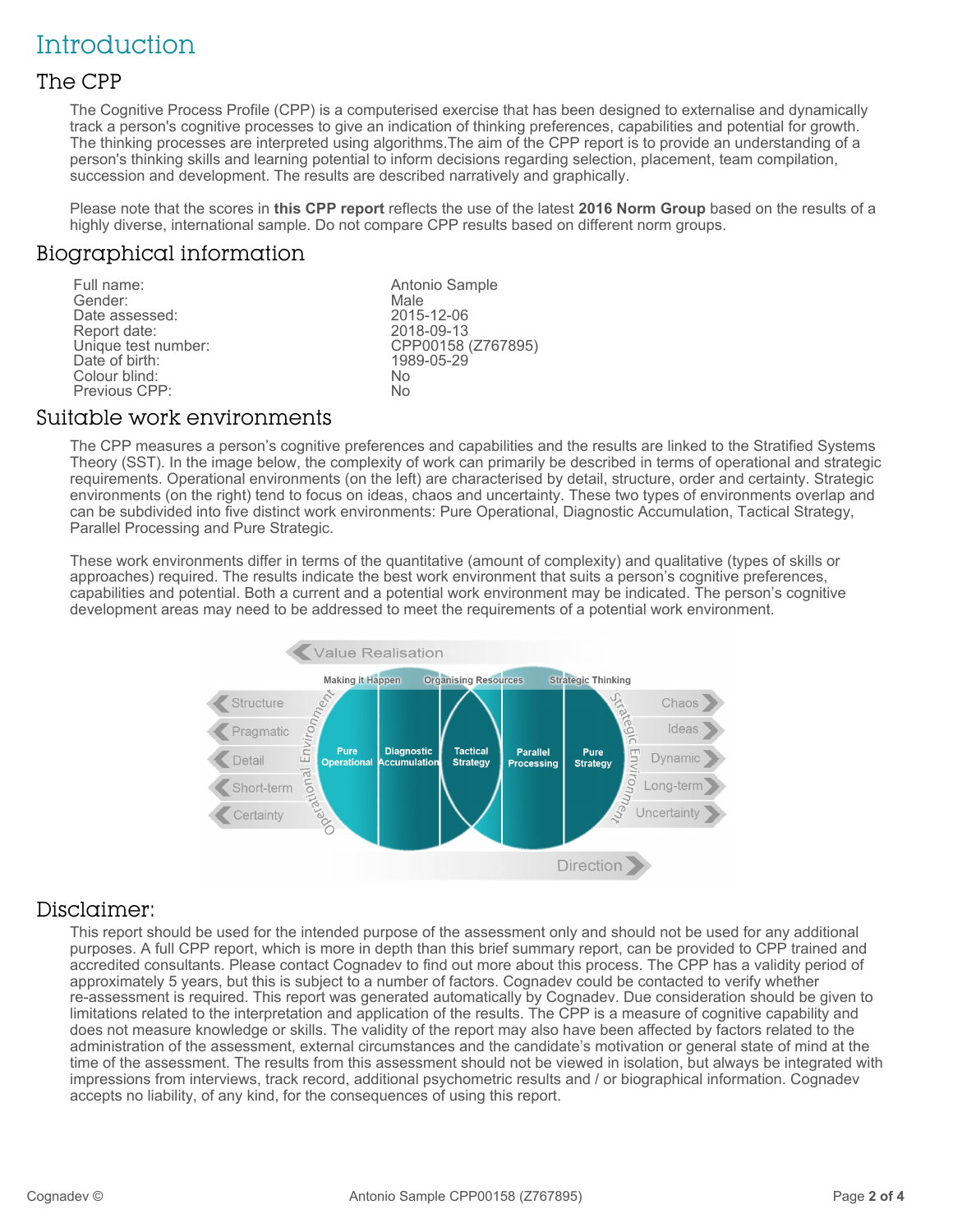# Antonio 's results

## Current work environment

### Tactical strategy



Antonio 's cognitive profile currently appears to best match the requirements of the Tactical Strategy work environments. These contexts involve management and professional work. Within a business milieu, it may entail the application of a theoretical knowledge base, planning, budgeting, project management and resource allocation. Operational systems are evaluated and improved. New systems are implemented to optimise operational efficiencies. Alternative tactical strategies are formulated to maximise the goal achievement of a functional unit in the organisation. The focus is on tangible systems. The time frame for most tasks (from the time a decision are made to when feedback becomes available) ranges from two to three years.

# Potential work environment

### Parallel Processing



Antonio 's cognitive profile indicates that he likely has the potential to work with the complexity of Parallel Processing work environments. This means that he appears to show the potential to manage complex, vague, interactive and dynamic systems within a three to five year time frame. Parallel Processing work may involve the formulation of broad strategy, integration of broad strategy with operational strategy, conceptualisation and modelling of business processes, integration of value chains incorporating internal and external factors, organisational transformation initiatives and the development of new functionalities. These functions are all aimed at ensuring organisational viability. Executive roles involving the coordination of various functional units and chief specialist roles may be involved.

# Cognitive style and approach to unfamiliar information

| <b>REFLECTIVE</b><br>Ø   | Antonio seems to carefully consider information and take time to check his facts and conclusions. This<br>is indicative of a Reflective approach to information processing.                                                                                  |
|--------------------------|--------------------------------------------------------------------------------------------------------------------------------------------------------------------------------------------------------------------------------------------------------------|
| HOLISTIC<br>$\mathbb G$  | Antonio tends to use a <b>Holistic</b> approach. He is likely to look at the big picture as well as integrate and<br>generalise information in terms of certain relevant detailed elements.                                                                  |
| <b>ANALYTICAL</b><br>·]" | His results indicate a preference for an <b>Analytical</b> approach, which involves a focus on detailed<br>elements. He is likely to apply a rule-based and systematic approach to subdivide issues and identify<br>interrelationships between the elements. |
| <b>INTEGRATIVE</b>       | Antonio is inclined to deal with cognitive challenges in an <b>Integrative</b> manner by meaningfully<br>interpreting incoming information, synthesising discrepant information and conceptualising coherent<br>information structures.                      |